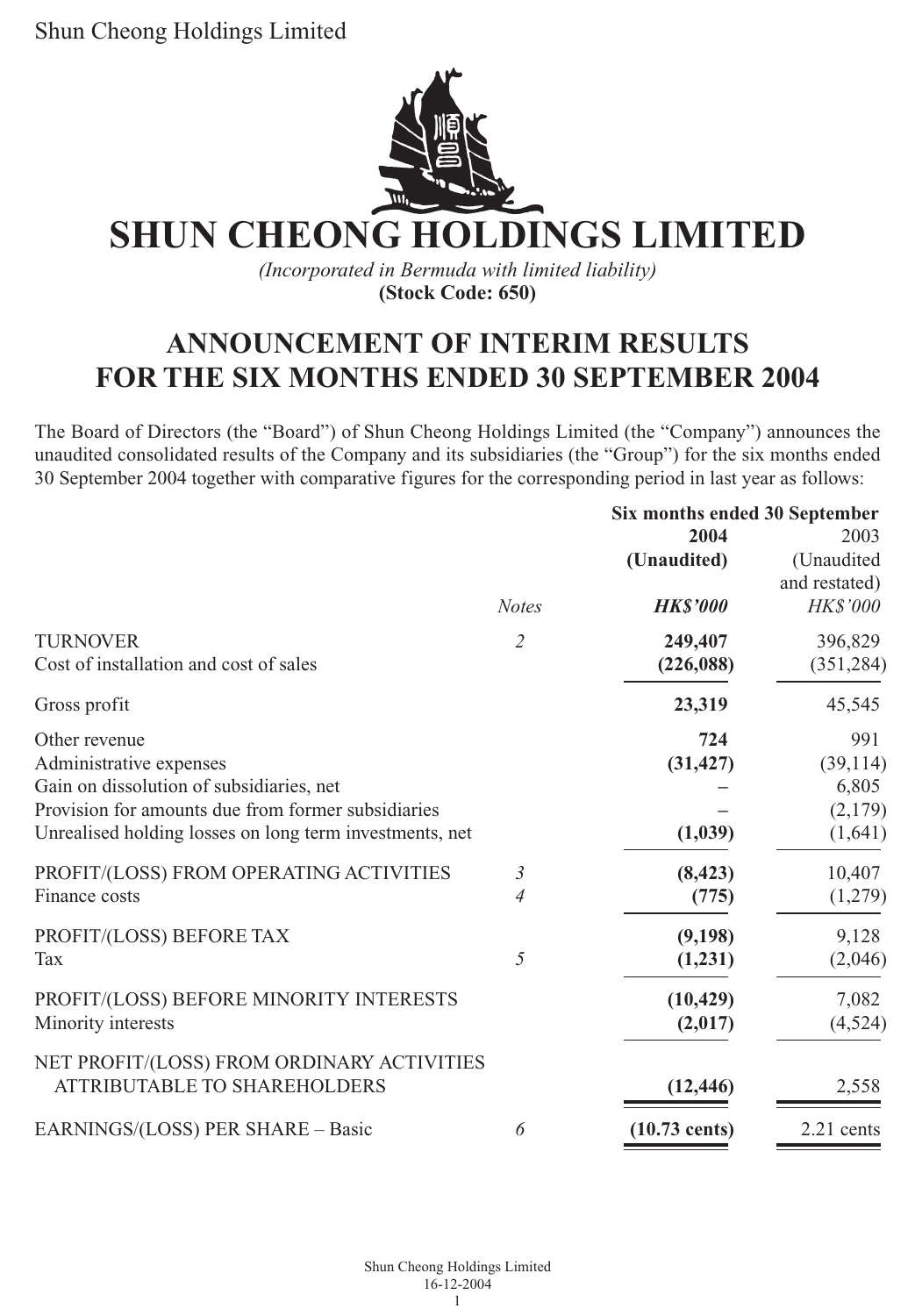#### *Notes:*

#### **1. Basis of preparation and principal accounting policies**

The unaudited condensed consolidated interim financial statements are prepared in accordance with the Hong Kong Statement of Standard Accounting Practice ("SSAP") No. 25 "Interim Financial Reporting" and the requirements of the Appendix 16 of the Rules Governing the Listing of Securities on The Stock Exchange of Hong Kong Limited (the "Listing Rules").

These unaudited condensed consolidated interim financial statements should be read in conjunction with the 2004 annual report. The accounting policies and basis of preparation used in preparing these unaudited condensed interim financial statements are consistent with those used in the annual financial statements for the year ended 31 March 2004.

#### **2. Segmental information**

#### *a. Business segments*

The following table presents revenue, profit and certain expenditure information for the Group's business segments:

|                                                            |                                                                                                                                 |                         |                                         |                    | <b>Trading of electrical</b><br>and mechanical |                         |                     |                         |                          |                         |  |
|------------------------------------------------------------|---------------------------------------------------------------------------------------------------------------------------------|-------------------------|-----------------------------------------|--------------------|------------------------------------------------|-------------------------|---------------------|-------------------------|--------------------------|-------------------------|--|
|                                                            |                                                                                                                                 | <b>Building service</b> |                                         |                    | engineering materials                          |                         |                     |                         |                          |                         |  |
|                                                            |                                                                                                                                 | contracting business    |                                         | Project management | and equipment                                  |                         | <b>Eliminations</b> |                         | Consolidated             |                         |  |
|                                                            | <b>Six Months ended</b><br>30 September                                                                                         |                         | <b>Six Months ended</b><br>30 September |                    |                                                | <b>Six Months ended</b> |                     | <b>Six Months ended</b> |                          | <b>Six Months ended</b> |  |
|                                                            |                                                                                                                                 |                         |                                         |                    | 30 September                                   |                         | 30 September        |                         | 30 September             |                         |  |
|                                                            | 2004<br>(Unaudited) (Unaudited) (Unaudited) (Unaudited) (Unaudited) (Unaudited) (Unaudited) (Unaudited) (Unaudited) (Unaudited) | 2003                    | 2004                                    | 2003               | 2004                                           | 2003                    | 2004                | 2003                    | 2004                     | 2003                    |  |
|                                                            | <b>HKS'000</b>                                                                                                                  | <b>HK\$'000</b>         | <b>HKS'000</b>                          | <b>HK\$'000</b>    | <b>HK\$'000</b>                                | HK\$'000                | <b>HK\$'000</b>     | <b>HKS'000</b>          | <b>HKS'000</b>           | <b>HKS'000</b>          |  |
| Segment revenue:                                           |                                                                                                                                 |                         |                                         |                    |                                                |                         |                     |                         |                          |                         |  |
| Sales to external customers                                | 236,628                                                                                                                         | 383,702                 | 1,023                                   | 897                | 11,756                                         | 12,230                  |                     | -                       | 249,407                  | 396,829                 |  |
| Intersegment sales                                         |                                                                                                                                 |                         | L,                                      | $\overline{a}$     | 1,152                                          | 4,258                   | (1, 152)            | (4,258)                 |                          |                         |  |
| Total revenue                                              | 236,628                                                                                                                         | 383,702                 | 1,023<br>$\sim$                         | 897<br>$\sim$      | 12,908                                         | 16,488                  | (1, 152)            | (4,258)                 | 249,407                  | 396,829                 |  |
| Segment results                                            | (8,050)                                                                                                                         | 8,354                   | 1,023                                   | 897<br>-           | (1,081)                                        | (2,820)                 |                     |                         | (8, 108)                 | 6,431                   |  |
| Interest income and                                        |                                                                                                                                 |                         |                                         |                    |                                                |                         |                     |                         |                          |                         |  |
| unallocated gains                                          |                                                                                                                                 |                         |                                         |                    |                                                |                         |                     |                         | 724                      | 991                     |  |
| Gain on dissolution of<br>subsidiaries, net                |                                                                                                                                 |                         |                                         |                    |                                                |                         |                     |                         | $\overline{\phantom{0}}$ | 6,805                   |  |
| Provision for amounts due                                  |                                                                                                                                 |                         |                                         |                    |                                                |                         |                     |                         |                          |                         |  |
| from former subsidiaries<br>Unrealised holding losses on   |                                                                                                                                 |                         |                                         |                    |                                                |                         |                     |                         | $\overline{\phantom{0}}$ | (2,179)                 |  |
| long term investments, net                                 |                                                                                                                                 |                         |                                         |                    |                                                |                         |                     |                         | (1,039)                  | (1,641)                 |  |
| Finance costs                                              |                                                                                                                                 |                         |                                         |                    |                                                |                         |                     |                         | (775)                    | (1,279)                 |  |
| Profit/(loss) before tax                                   |                                                                                                                                 |                         |                                         |                    |                                                |                         |                     |                         | (9,198)                  | 9,128                   |  |
| Tax                                                        |                                                                                                                                 |                         |                                         |                    |                                                |                         |                     |                         | (1,231)                  | (2,046)                 |  |
| Profit/(loss) before minority                              |                                                                                                                                 |                         |                                         |                    |                                                |                         |                     |                         |                          |                         |  |
| interests                                                  |                                                                                                                                 |                         |                                         |                    |                                                |                         |                     |                         | (10, 429)                | 7,082                   |  |
| Minority interests                                         |                                                                                                                                 |                         |                                         |                    |                                                |                         |                     |                         | (2,017)                  | (4, 524)                |  |
| Net profit/(loss) from ordinary<br>activities attributable |                                                                                                                                 |                         |                                         |                    |                                                |                         |                     |                         |                          |                         |  |
| to shareholders                                            |                                                                                                                                 |                         |                                         |                    |                                                |                         |                     |                         | (12, 446)                | 2,558                   |  |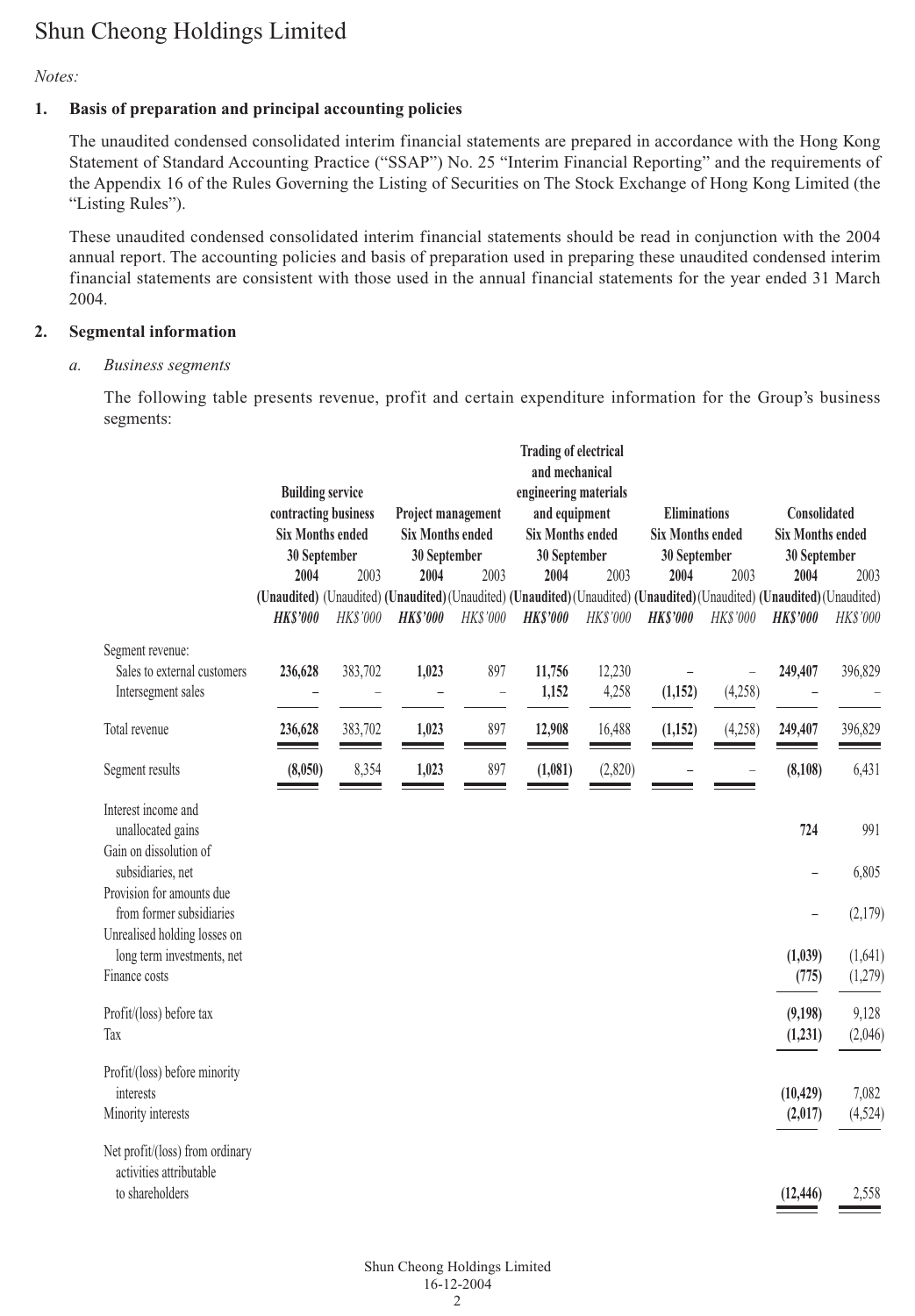#### *b. Geographical segments*

The Group's turnover was all derived from its operations and customers in Hong Kong. Accordingly, no analysis for geographical segments has been disclosed.

#### **3. Profit/(loss) from operating activities**

Profit/(loss) from operating activities is arrived at after charging/(crediting):

|                                                  | Six months ended 30 September |                 |
|--------------------------------------------------|-------------------------------|-----------------|
|                                                  | 2004                          | 2003            |
|                                                  | (Unaudited)                   | (Unaudited)     |
|                                                  | <b>HKS'000</b>                | <b>HK\$'000</b> |
| Cost of inventories sold                         | 7,230                         | 11,388          |
| Cost of installation                             | 218,858                       | 339,896         |
|                                                  | 226,088                       | 351,284         |
| Depreciation                                     |                               |                 |
| - owned fixed assets                             | 933                           | 1,136           |
| - fixed assets held under finance lease          | 39                            | 108             |
| Minimum lease payments under operating leases in |                               |                 |
| respect of land and buildings                    | 703                           | 793             |
| Staff costs (including directors' remuneration)  | 24,655                        | 33,302          |
| Loss on disposal of fixed assets                 | 19                            |                 |
| Recovery of doubtful debts                       |                               | (281)           |
| Bank interest income                             | (14)                          | (180)           |

#### **4. Finance costs**

|                                                    | Six months ended 30 September |                 |  |
|----------------------------------------------------|-------------------------------|-----------------|--|
|                                                    | 2004                          | 2003            |  |
|                                                    | (Unaudited)                   | (Unaudited)     |  |
|                                                    | <b>HKS'000</b>                | <b>HK\$'000</b> |  |
| Interest on bank loans, overdrafts and other loans |                               |                 |  |
| wholly repayable within five years                 | 391                           | 662             |  |
| Interest on finance leases                         | 43                            | 26              |  |
| Bank charges                                       | 341                           | 591             |  |
|                                                    | 775                           | .279            |  |
|                                                    |                               |                 |  |

### **5. Tax**

The Company is exempted from taxation in Bermuda until 2016. Hong Kong profits tax has been provided at the rate of 17.5% (2003: 17.5%) on the estimated assessable profits arising in or derived from Hong Kong.

Taxation in the unaudited condensed consolidated profit and loss account comprises:

|                           |                | Six months ended 30 September |  |  |
|---------------------------|----------------|-------------------------------|--|--|
|                           | 2004           | 2003<br>(Unaudited)           |  |  |
|                           | (Unaudited)    |                               |  |  |
|                           | <b>HKS'000</b> | <b>HK\$'000</b>               |  |  |
| Group:                    |                |                               |  |  |
| Current – Hong Kong       | 1,231          | 2,046                         |  |  |
| Deferred                  |                | -                             |  |  |
| Tax charge for the period | 1,231          | 2,046                         |  |  |
|                           |                |                               |  |  |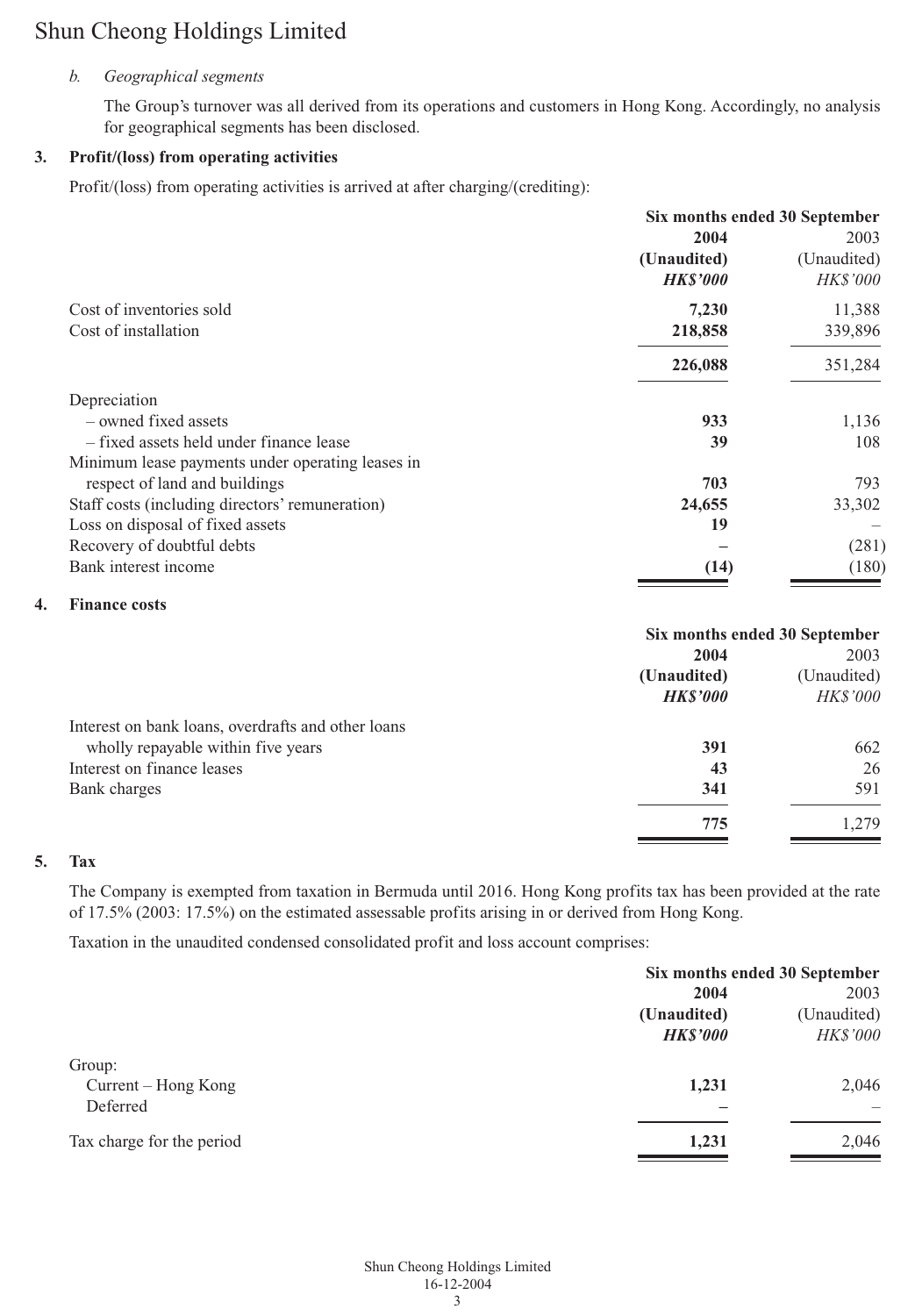#### **6. Earnings/(loss) per share**

|                                                                  | Six months ended 30 September |                 |  |
|------------------------------------------------------------------|-------------------------------|-----------------|--|
|                                                                  | 2004                          | 2003            |  |
|                                                                  | (Unaudited)                   | (Unaudited)     |  |
|                                                                  |                               | and restated)   |  |
|                                                                  | <b>HKS'000</b>                | <i>HK\$'000</i> |  |
| Earnings/(loss)                                                  |                               |                 |  |
| Net profit/(loss) attributable to shareholders used in basic     |                               |                 |  |
| earnings/(loss) per share calculations                           | (12, 446)                     | 2,558           |  |
| <b>Shares</b>                                                    |                               |                 |  |
| Number of ordinary shares in issue used in basic earnings/(loss) |                               |                 |  |
| per share calculations                                           | 115,930,400                   | 115,930,400     |  |

The earnings per share for the six months ended 30 September 2003 has been restated to reflect the reduction in number of ordinary shares in issue to 115,930,400 shares as a result of the Capital Reorganisation (as defined in the Company's circular dated 24 August 2004).

The diluted earnings/(loss) per share have not been disclosed as no diluting events existed during the six months ended 30 September 2003 and 2004.

#### **7. Movements of reserves**

A special resolution was passed by the shareholders of the Company during the special general meeting held on 16 September 2004 to approve the Capital Reorganisation. As a result, a sum of HK\$45,212,856 was transferred from the issued capital account to the accumulated losses account to set off part of the accumulated losses of the Company. The credit arising from the cancellation of the share premium account of HK\$110,631,927 was transferred partly to the accumulated losses account to set off the balance of the accumulated losses of the Company of HK\$63,722,800, and the remaining credit of HK\$46,909,127 was transferred to the Company's contributed surplus account.

#### **INTERIM DIVIDEND**

The Board does not recommend the payment of an interim dividend (2003: Nil).

#### **MANAGEMENT DISCUSSION AND ANALYSIS**

#### **Review of Operation**

The Group's turnover for the six months ended 30 September 2004 was approximately HK\$249 million (2003: HK\$397 million). Net loss attributable to shareholders for the period was approximately HK\$12.4 million (2003: net profit of HK\$2.6 million). The net loss was mainly due to the decrease in turnover and gross profit. The Group was awarded some new contracts but their contribution to the revenue for this period was negligible as work on these contracts had just commenced in this period. Although there was an increase in number of staff as more workers were hired to cope with contract requirements, the Group still managed to reduce the staff costs by approximately HK\$8.6 million. The net profit of last year included the net gain on dissolution of subsidiaries of approximately HK\$6.8 million and the provision of amounts due from former subsidiaries of HK\$2.2 million.

As at 30 September 2004, the Group's uncompleted contracts on hand was approximately HK\$755 million (as at 31 March 2004: HK\$698 million).

#### **Liquidity and Financial Resources**

The Group's cash and bank balances were approximately HK\$40 million as at 30 September 2004 (as at 31 March 2004: HK\$36.9 million). The total bank borrowings were approximately HK\$42.7 million as at 30 September 2004, an increase of approximately HK\$12.4 million as compared to that of 31 March 2004. The increase in the Group's total bank borrowings was mainly due to funding requirements for operations and working capital. The total bank borrowings comprised bank overdraft, installment loans and trust receipt loans at various interest rates.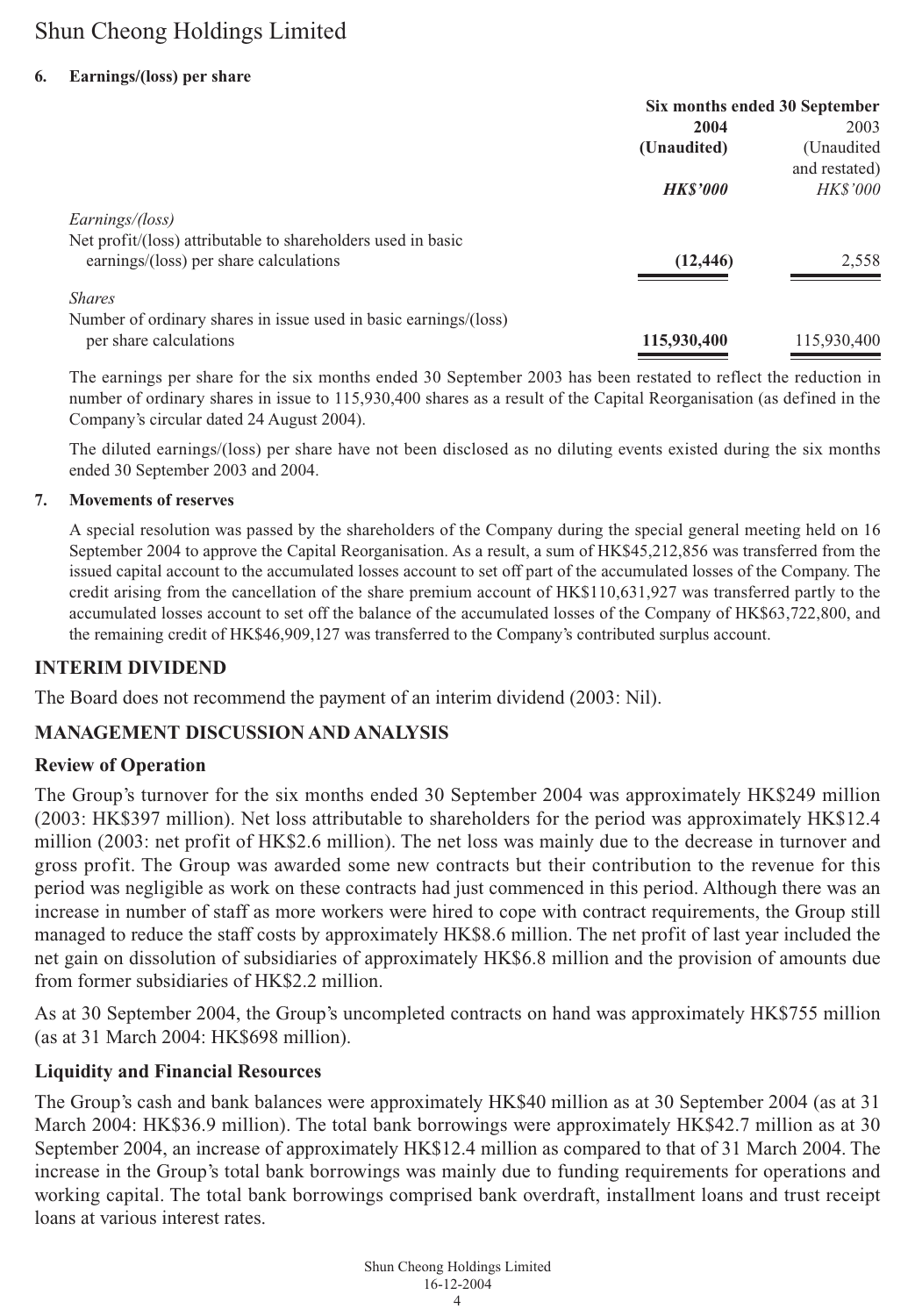The gearing ratio, as measured by the total bank borrowings over shareholders' equity, was approximately 49% as at 30 September 2004 (as at 31 March 2004: 30%).

As the Group's transactions are mostly settled in Hong Kong dollars, the use of financial instruments for hedging purposes is not considered necessary.

## **Treasury and Funding Policies**

There were no significant changes in the Group's treasury and funding policies during the period under review.

## **Pledge of Assets**

As at 30 September 2004, certain of the Group's leasehold land and properties with a net book value of HK\$15.9 million (as at 31 March 2004: HK\$16.1 million) and bank time deposits of HK\$26.8 million (as at 31 March 2004: HK\$26.8 million) were pledged to secure general banking facilities granted to the Group.

## **Employees and Remuneration Policies**

The Group employed approximately 250 employees as at 30 September 2004. There were no significant changes in the remuneration policies and benefits to the employees of the Group.

## **Investments and Others**

As at 30 September 2004, the Group's long term investments comprising one listed securities and four unlisted securities were in carrying amount of approximately HK\$2.6 million (as at 31 March 2004: HK\$3.6 million) after a further provision for impairment in value of approximately HK\$1 million made during the period (2003: HK\$1.6 million).

As at 30 September 2004, the Group had no plan for any material investments or capital assets.

## **Contingent Liability**

As at 30 September 2004, the Group did not have any significant contingent liability (as at 31 March 2004: Nil).

## **Business Prospect**

The local economy continues to show improvement with a 7.2% growth in GDP in the 3rd quarter of 2004. However, the improved economy is felt only in limited sectors while the building services industry sees little benefit. There are no changes in the public housing policies and the actual construction of private residential units dropped dramatically to the lowest since 1997. Under these circumstances, the Group continues to face fierce competition in the building services industry with low profit margin in both the government and private sectors.

The Group will continue to concentrate its core building services business in Hong Kong and explore new business opportunities in the Greater China with its expertise as a building services contractor based in Hong Kong and competitive advantage in this specialist trade. Despite of the adverse market conditions, the directors remain optimistic of satisfactory performance of the Group in the coming year.

## **PURCHASE, SALE AND REDEMPTION OF SHARES**

There was no purchase, sale and redemption of the Company's shares by the Company or any of its subsidiaries during the period.

## **AUDIT COMMITTEE**

The members of the audit committee of the Company comprise Dr. Chan Chok Ki, Mr. Ho Hin Kwan, Edmund and Mr. Yu Hon To, David, the independent non-executive directors of the Company.